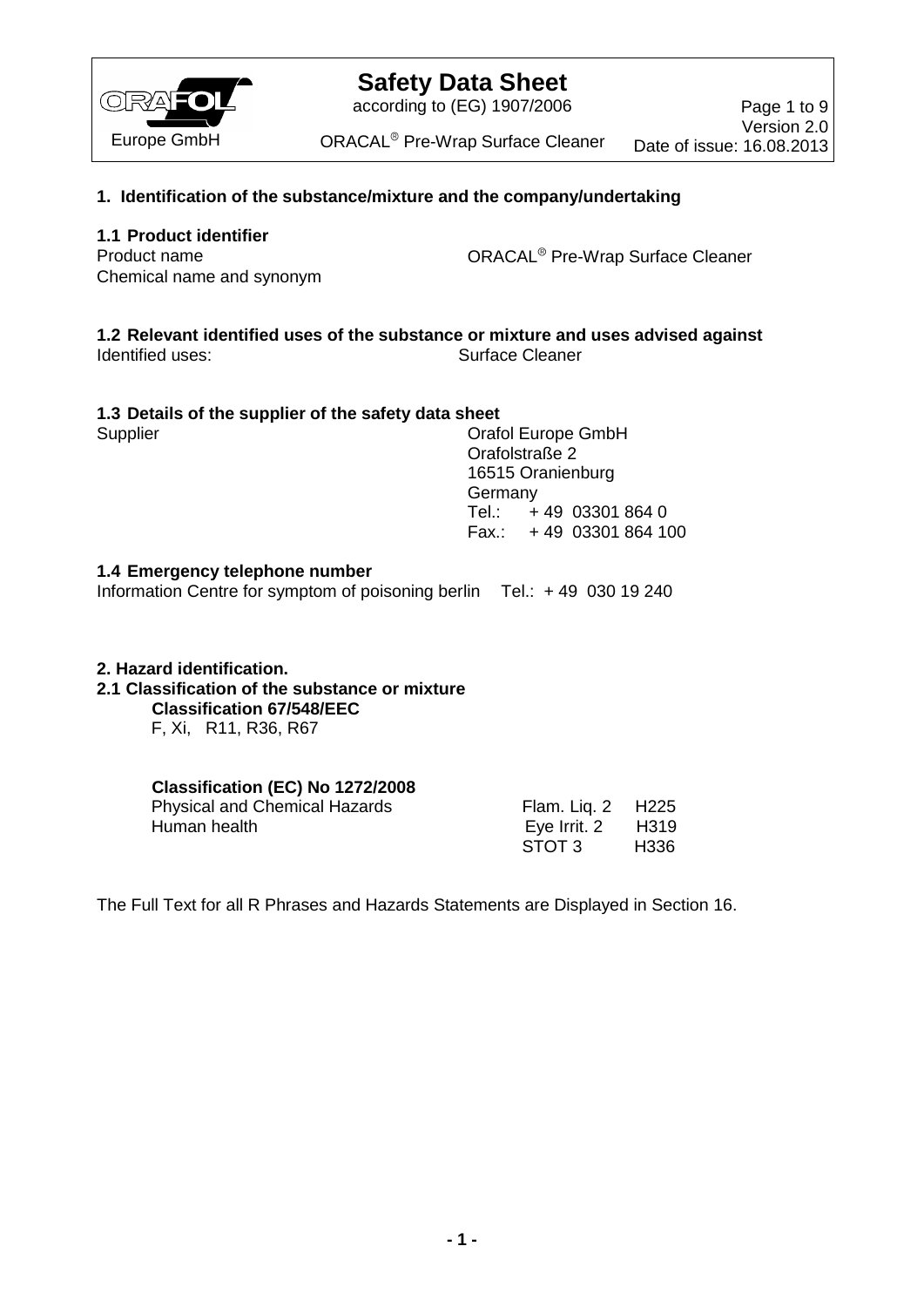

according to (EG) 1907/2006

Page 2 to 9 Version 2.0 Date of issue: 16.08.2013

ORACAL<sup>®</sup> Pre-Wrap Surface Cleaner

**2.2 Label elements 67/548/EEC**

Label

R - Phrases



R11 Highly flammable. R36 Irritating to eyes.<br>R67 Vapours may cau Vapours may cause drowsiness and dizziness.

# **(EC) No 1272/2008**

Label



Signal word and the state of the danger

| <b>Hazard Statements</b>        |                                                                                                                                        |
|---------------------------------|----------------------------------------------------------------------------------------------------------------------------------------|
| H <sub>225</sub>                | Highly flammable liquid and vapour.                                                                                                    |
| H319                            | Causes serious eye irritation.                                                                                                         |
| H336                            | May cause drowsiness or dizziness                                                                                                      |
| <b>Precautionary Statements</b> |                                                                                                                                        |
| P <sub>210</sub>                | Keep away from heat/sparks/open flames/hot surfaces. - No<br>smoking.                                                                  |
| P <sub>233</sub>                | Keep container tightly closed.                                                                                                         |
| P <sub>243</sub>                | Take precautionary measures against static discharge.                                                                                  |
| P261                            | Avoid breathing dust/fume/gas/mist/vapours/spray.                                                                                      |
| P264                            | Wash  thoroughly after handling                                                                                                        |
| P271                            | Use only outdoors or in a well - ventilated area                                                                                       |
| P <sub>280</sub>                | Wear protective gloves/protective clothing/eye protection/face<br>protection.                                                          |
| P303+P361+P353                  | IF ON SKIN (or hair): Remove/Take off immediately all con-<br>taminated clothing. Rinse skin with water/shower.                        |
| P304+P340                       | IF INHALED: Remove victim to fresh air and keep at rest in a<br>position comfortable for breathing.                                    |
| P305+P351+P338                  | IF IN EYES: Rinse cautiously with water for several minutes.<br>Remove contact lenses, if present and easy to do. Continue<br>rinsing. |
| P337+P313                       | If eye irritation persists: Get medical advice/attention.                                                                              |
| P370+P378                       | In case of fire: Use water for extinction.                                                                                             |
| P403+P233                       | Store in a well-ventilated place. Keep container tightly closed.                                                                       |
| P <sub>501</sub>                | Dispose of contents/container to                                                                                                       |
|                                 |                                                                                                                                        |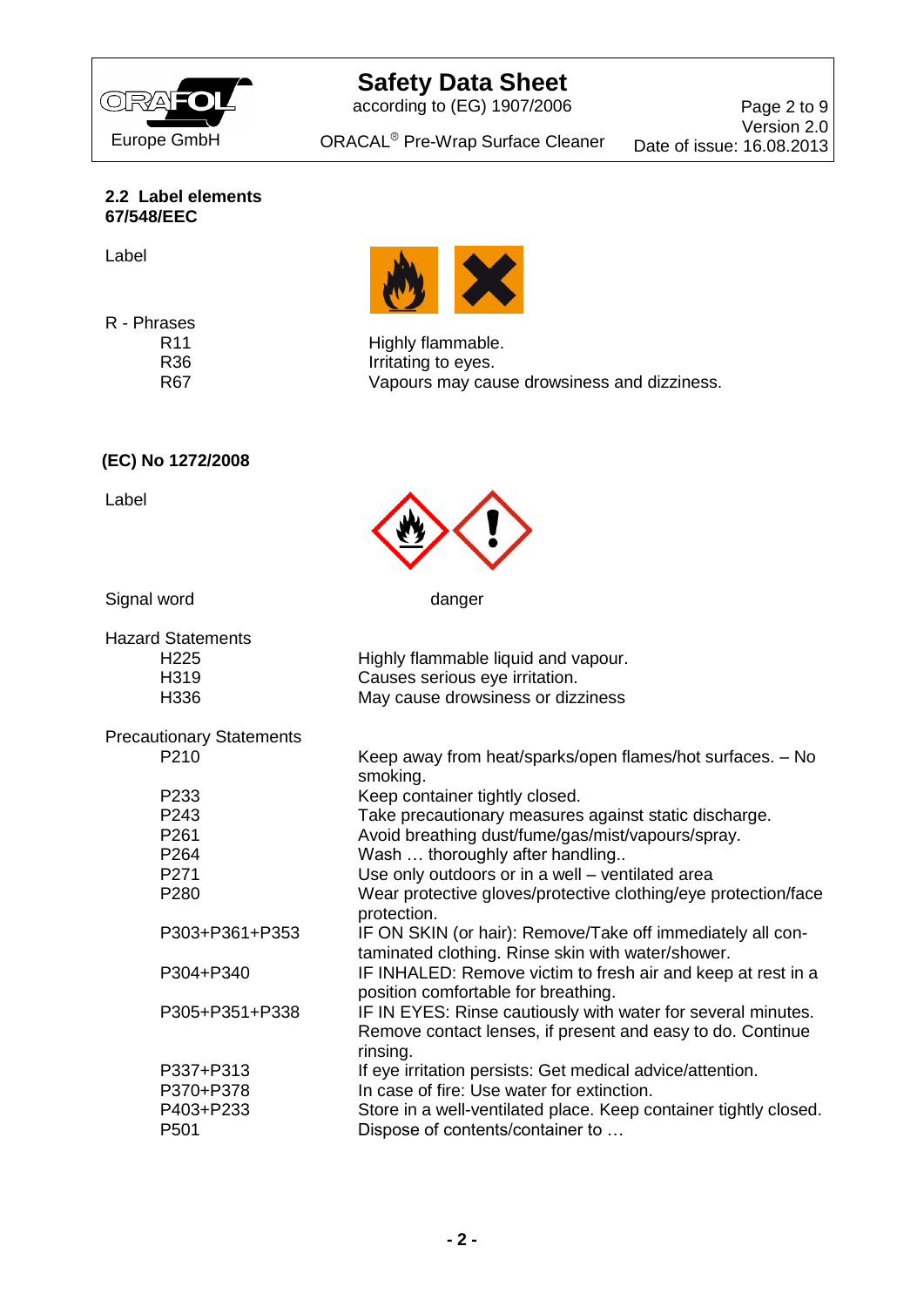

according to (EG) 1907/2006

ORACAL<sup>®</sup> Pre-Wrap Surface Cleaner

## **2.3 Other hazards**

Not Classified as PBT/vPvB by current EU criteria.

# **3. Composition/Information on Ingredients**

## **3.2 Mixtures**

Hazardous Ingredients

| Product name / CAS-No.                                    | <b>Classification</b><br>67/548/EEC | <b>Classification (EC) No</b><br>1272/2008               | <b>Substance</b> |
|-----------------------------------------------------------|-------------------------------------|----------------------------------------------------------|------------------|
| 2-Propanol; Isopropylalkohol;<br>Isopropanol /<br>67-63-0 | F. Xi, R11,36, 67                   | Flam. Lig. 2, Eye Irrit. 2, STOT<br>SE 3; H225 H319 H336 | $>30\%$          |

The Full Text for all R Phrases and Hazards Statements are Displayed in Section 16.

# **4. First aid measures**

## **4.1 Description of first aid measures**

| General      | If unconscious place in recovery position. Remove the affected<br>individual from the area.                                                                                        |
|--------------|------------------------------------------------------------------------------------------------------------------------------------------------------------------------------------|
| Inhalation   | Remove victim immediately from source of exposure.<br>Provide rest, warm and fresh air.                                                                                            |
| Ingestion    | Do not induce vomiting.<br>Rinse out the mouth with water, and then drink a plenty of water.<br>Get medical attention immediately.                                                 |
| Eye contact  | Promptly wash eyes with plenty of water or eye wash solution while lift-<br>ing the eyelids. If possible remove any contact lenses and continue to<br>wash. Get medical attention. |
| Skin contact | Wash immediately with plenty of water. Remove contaminated clothing<br>and shoes. After cleaning use a cream.                                                                      |

# **4.2 Most important symptoms and effects, both acute and delayed**

For symptoms and effects caused by contained substances and see chap 11.

# **4.3 Indication of any immediate medical attention and special treatment needed**

After ingestion: Symptoms and effects could occur: Nausea, Vomiting, Unconsciousness.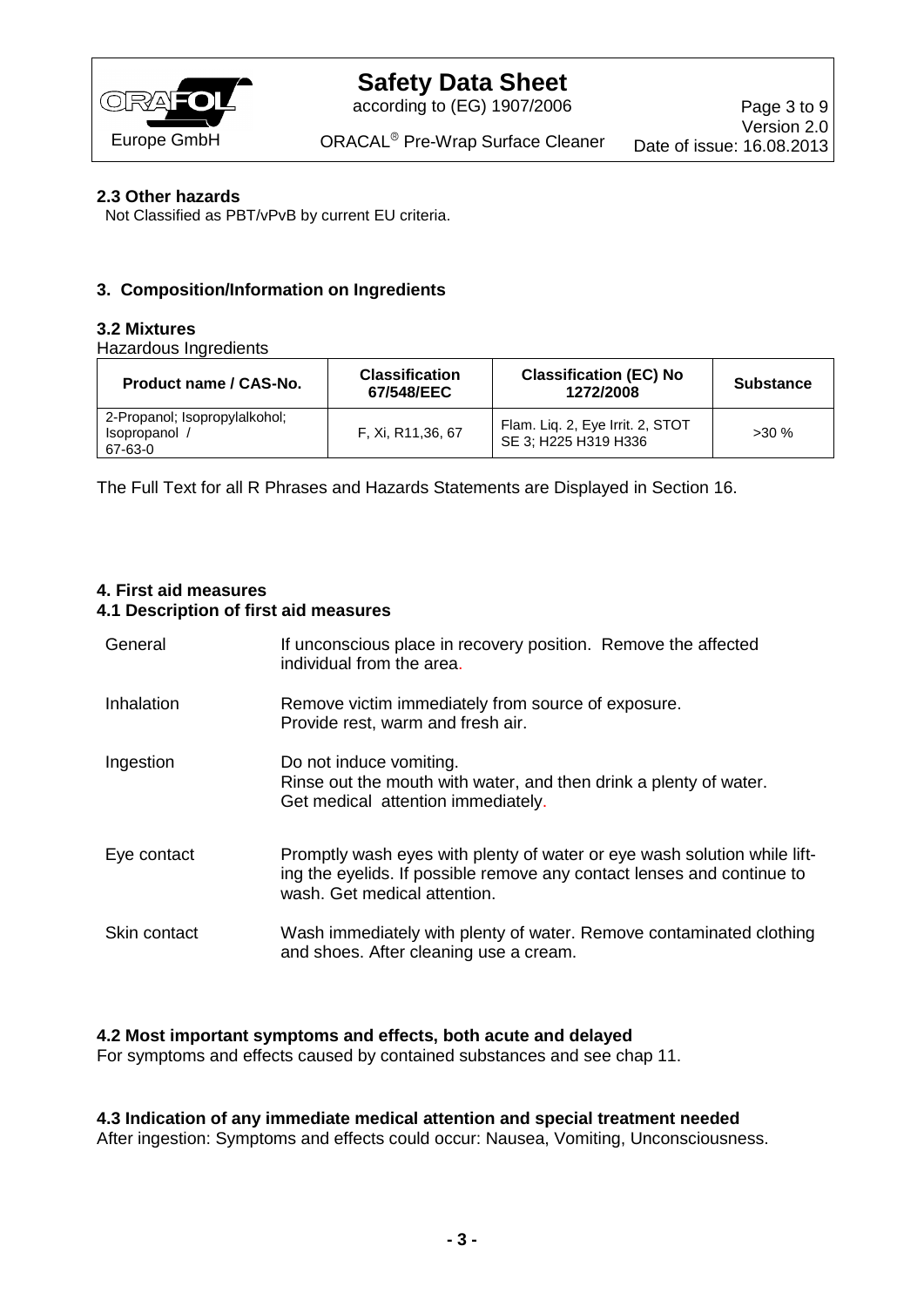

according to (EG) 1907/2006

Page 4 to 9 Version 2.0 Date of issue: 16.08.2013

ORACAL<sup>®</sup> Pre-Wrap Surface Cleaner

## **5. Extinguishing media**

# **5.1 Extinguishing media**

# **Extinguishing media**

Extinguishers with foam, carbon dioxide, dry powder, or water spray/mist.

## **Unsuitable extinguishing media**

Do not use water jet as this can spread the fire.

## **5.2 Special hazards arising from the substance or mixture**

Fire creates toxic and irritating fumes and vapours.

Hazardous combustion products Carbon monoxide (CO), Carbon dioxide (CO2) and nitrogen oxide. The vapour is heavier than air and may travel a considerable distance to a source of ignition and flashback.

## **5.3 Advice for fire-fighters**

Protective equipment for fire-fighters

Self-contained breathing apparatus and protective clothing must be worn in case of fire. Special Fire Fighting Procedures

Containers close to the fire area should be cooled with water if safe to do so. Do not release chemically contaminated water into drains, soil or surface water. Remove product out of danger area.

# **6. ACCIDENTAL RELEASE MEASURES**

#### **6.1 Personal precautions, protective equipment and emergency procedures**

Use protective clothing and equipment as described in section 8 of this datasheet. Isolate all sources of ignition. Provide adequate ventilation. Avoid ingestion, inhalation of vapours and contact with skin and eyes. Avoid heat, flames, sparks and static discharge.

#### **6.2 Environmental precautions**

Avoid unauthorised discharge to the environment. Do not discharge into drains, water courses or onto the ground.

#### **6.3 Methods and material for containment and cleaning up**

Isolate all ignition sources. Avoid heat, flames, sparks and static discharge. NO SMOKING. Dam and absorb spillages with suitable inert absorbent material. Collect spillage in containers, seal securely and deliver for disposal according to local regulations.

# **6.4 Reference to other sections**

Refer to sections 8 and 13 for additional information.

# **7. HANDLING AND STORAGE**

# **7.1 Precautions for safe handling**

Avoid spilling, skin and eye contact. Avoid inhalation of vapours and spray mists. Do not eat, drink or smoke when handling. Do not use in confined spaces without adequate ventilation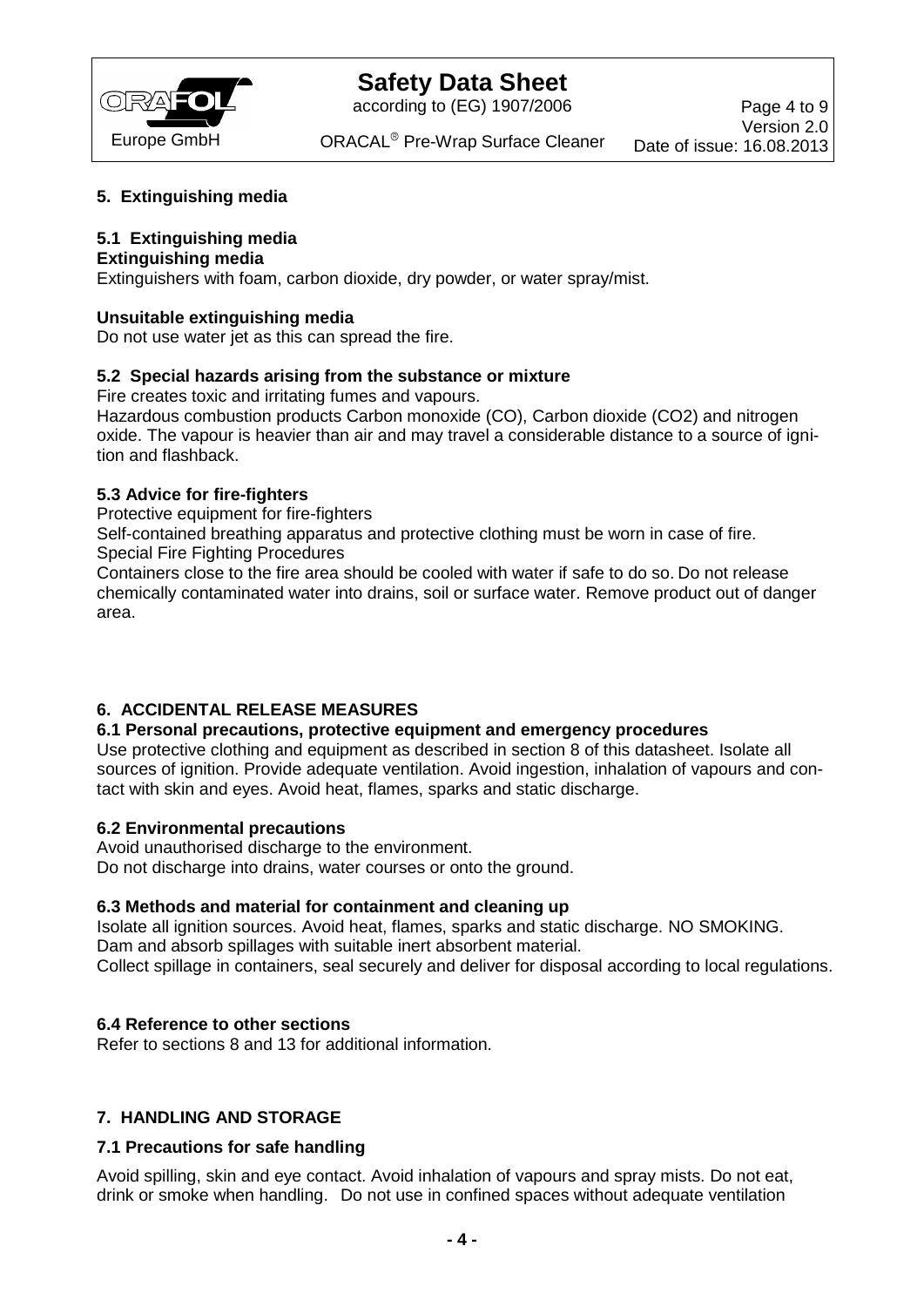

# **Safety Data Sheet** according to (EG) 1907/2006

ORACAL<sup>®</sup> Pre-Wrap Surface Cleaner

and/or respirator.

Static electricity and formation of sparks must be prevented. Eliminate all sources of ignition.

## **7.2 Conditions for safe storage, including any incompatibilities**

Flammable/combustible - Keep away from heat and flames. Avoid all ignition sources. Store in area with adequate ventilation and sufficient air movement to prevent any build up of vapours. Store away from heat, direct sunlight and moisture. Store away from basic and acids agents. If stored at normal room temperature (approximately till 30°C).

## **7.3 Specific end use(s)**

The identified uses for this product are detailed in Section 1.2.

# **8. EXPOSURE CONTROLS/PERSONAL PROTECTION**

#### **8.1 Control parameters**

**Ingredients with occupational exposure limits to be monitored to German guidelines TRGS 900 from 01/2006.**

WEL = Workplace Exposure Limit. MAK= Maximum Concentration Value at the workpace.

**Ethanol** (64-17-5) WEL  $500 \text{ m/m}^3$  or. 960 mg/m<sup>3</sup>

**Propan-2-ol** (67-63-0) WEL 200 ml/m<sup>3</sup> or. 500 mg/m<sup>3</sup>

#### **8.2 Exposure controls**

#### **Occupational exposure controls**

Avoid inhalation of vapours, dust, fume or mist. Avoid eye contact. Use in area with adequate ventilation and sufficient air movement or use Respiratory filter. Wash hands during breaks and at the end of the work. After cleaning use a cream.

#### **Personal protective equipment Respiratory protection**

Use an approved respirator if a risk assessment indicates this is necessary. Respiratory filter (gas) : A

#### **Hand protection**

Use chemical protection gloves when handling the product. Gloves should conform to EN 374. Penetration time depend on material and thickness of the material. The exact break through time has to be found out by the manufacturer of the Protective gloves and has to be observed. Wear suitable gloves: Butyl rubber, Nitrile rubber, Polyvinyl alcohol, Fluor rubber.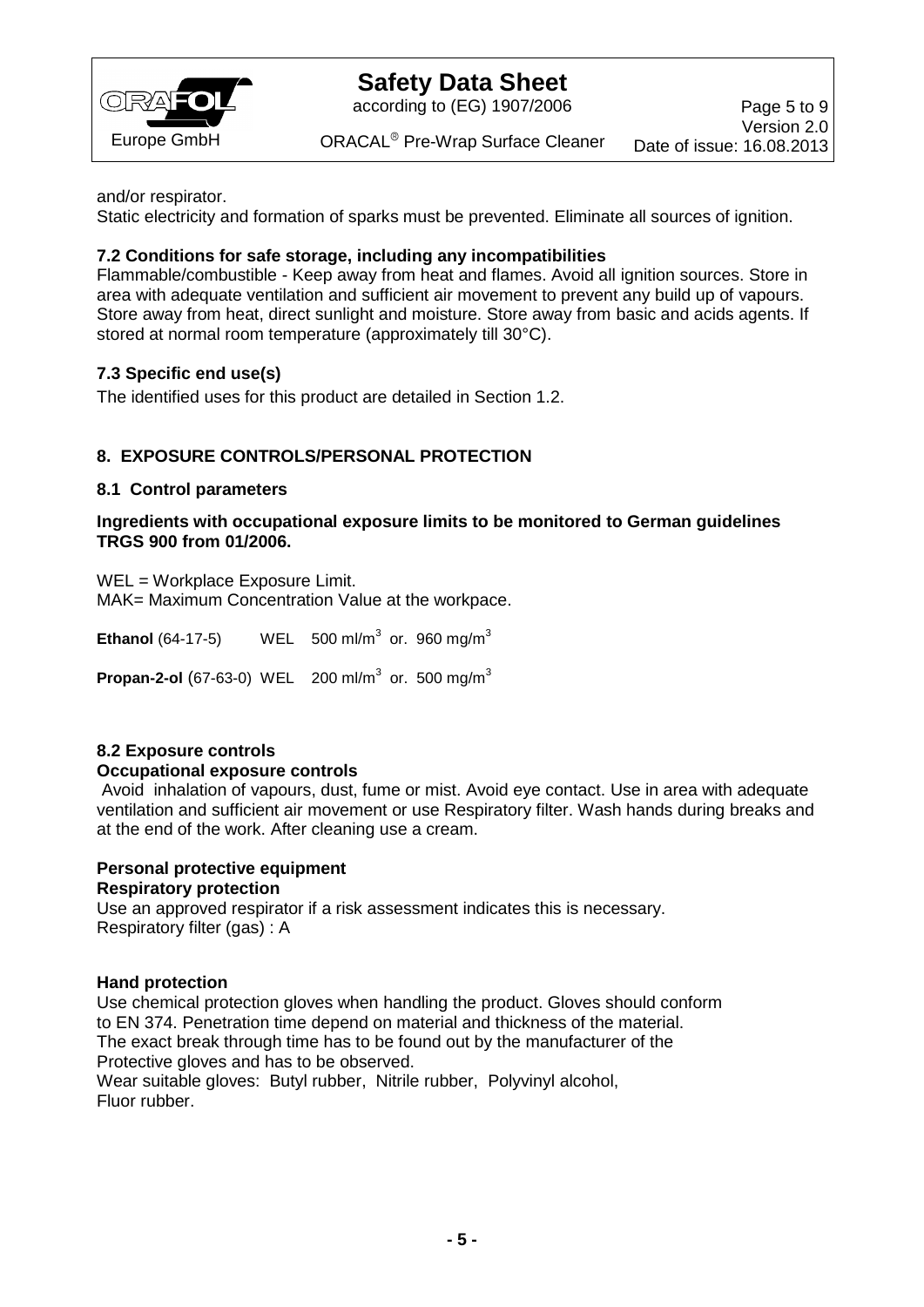

according to (EG) 1907/2006

Page 6 to 9 Version 2.0 Date of issue: 16.08.2013

ORACAL<sup>®</sup> Pre-Wrap Surface Cleaner

## **Eye protection**

Avoid contact with eyes. Use safety glasses.

#### **Skin protection**

Avoid contact with the skin. Skin protection is not necessary.

# **9. PHYSICAL AND CHEMICAL PROPERTIES**

## **9.1 Information on basic physical and chemical properties**

| Appearance<br>Form<br>Colour<br>Odour                                                                               |                                                     | liquid<br>clear<br>alcohol                                                                                                              |
|---------------------------------------------------------------------------------------------------------------------|-----------------------------------------------------|-----------------------------------------------------------------------------------------------------------------------------------------|
| Safety and environmental information<br>pH value<br>Boiling point<br>Melting point<br>Freezing point<br>Flash point |                                                     | not applicable<br>80 °C<br><-90 °C<br>no information available<br>12 °C                                                                 |
| Ignition temperature<br><b>Explosion limits</b>                                                                     | lower explosive limit 2 V%<br>upper explosive limit | 425 °C<br>12 V%                                                                                                                         |
| Vapour pressure<br>Density<br>Solubility in water<br>Viscosity<br>Vapour density<br>Evaporation rate                |                                                     | 54 mbar (20 °C)<br>0,80 $g/cm^3$ (20 °C)<br>mixable<br>no information available<br>no information available<br>no information available |

#### **9.2 Other information**

All available information about the substance has been included in section 9.1.

# **10. STABILITY AND REACTIVITY**

## **10.1 Reactivity**

#### **10.2 Chemical stability**

Stable under recommended storage and handling conditions (See section 7).

#### **10.4 Conditions to avoid**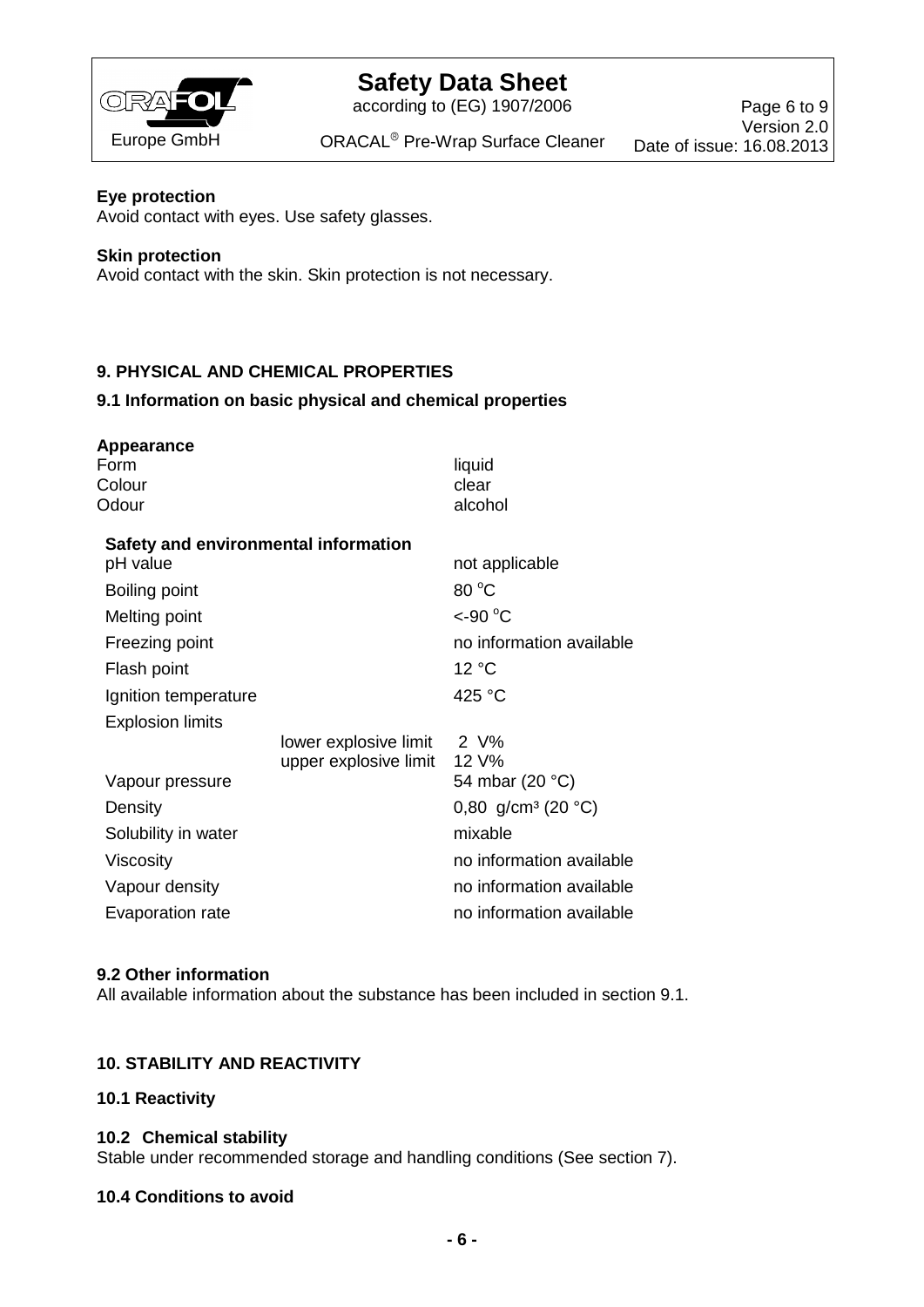

according to (EG) 1907/2006 ORACAL<sup>®</sup> Pre-Wrap Surface Cleaner

Page 7 to 9 Version 2.0 Date of issue: 16.08.2013

Avoid sources of heat and ignition. Avoid direct sunlight and moisture. Avoid storage with incompatible materials. During use explosive/ high flammablel vapor/air mixture could accrue.

#### **10.5 Incompatible materials**

Strong oxidizing agents.

## **11. TOXICOLOGICAL INFORMATION**

#### **11.1 Information on toxicological effects Potential acute health effects Acute toxicity**

2-Propanol; Isopropylalkohol; Isopropanol (67-63-0)

| oral           | LD50 | 4570 mg/kg  | Spezies rat  |  |
|----------------|------|-------------|--------------|--|
| dermal LD50    |      | 13400 mg/kg | Spezies rab. |  |
| Inhalativ LC50 |      | 30 mg/kg    | Spezies rat  |  |

#### **Eye contact**

Splash in the eyes could causes serious eye damage.

#### **Skin contact**

Moderately Irritating to skin, swelling, redness and dryness is possible after repeated or prolonged contact.

#### **Inhalation**

Could cause: narcotic effect / flush.

#### **12. ECOLOGICAL INFORMATION 12.1 Toxicity**

| 2-Propanol; Isopropylalkohol; Isopropanol     |                                                         |
|-----------------------------------------------|---------------------------------------------------------|
| <b>Acute Toxicity – Fish</b>                  | LC50: >100 mg/l (96h) Species: Leuciscus idus           |
| <b>Acute Toxicity - Microorganisms</b>        | ERC50: >100 mg/l (72h) Spezies: Scenedesmus subspicatus |
| <b>Acute Toxicity - Aquatic Invertebrates</b> | EC50 >100 mg/l (48h) Spezies: Daphnia magna             |

#### **12.2 Persistence and degradability**

Abiotic degradation in air.

#### **12.3 Bio accumulative potential**

There are no data available on the preparation itself.

#### **12.4 Mobility in soil**

There are no data available on the preparation itself.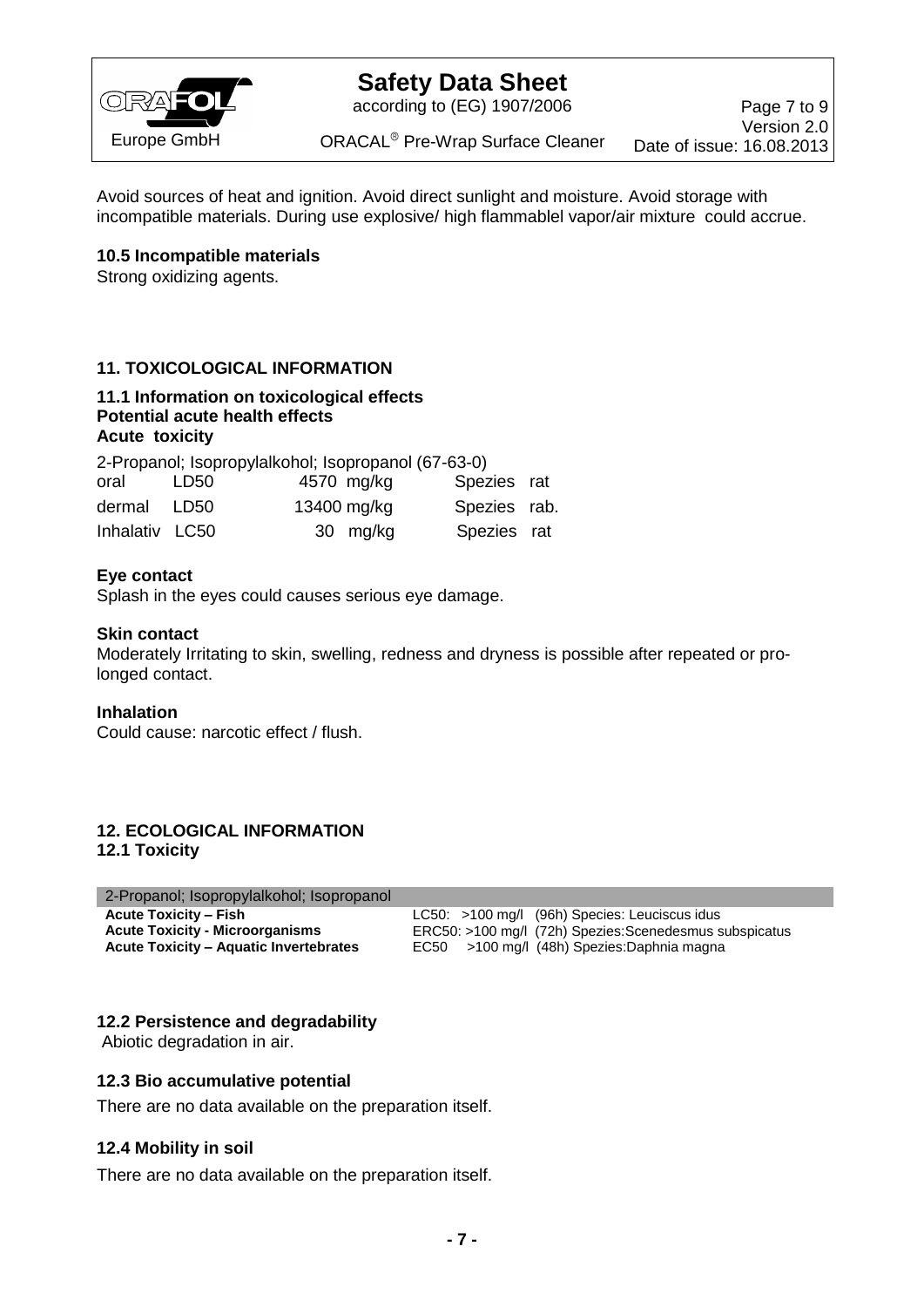

according to (EG) 1907/2006

Page 8 to 9 Version 2.0 Date of issue: 16.08.2013

ORACAL<sup>®</sup> Pre-Wrap Surface Cleaner

#### **13. DISPOSAL CONSIDERATIONS**

#### **13.1 Waste treatment methods**

Product

Dispose of or incinerate in accordance with corresponding regulations. Code of waste pursuant to European Council Directive on waste: **140603** WASTE ORGANIC SOLVENTS, REFRIGERANTS AND PROPELLANTS (except 07 and 08) other solvents and solvent mixtures.

Uncleaned packagings:

Code of waste pursuant to European Council Directive on waste: **150102** packaging (including separately collected municipal packaging, plasticpac kaging.

#### **Disposal of uncleand packagings and recommend cleaning agent**

Water with tenside . After discharging and cleaning uncleand packagings could use again.

#### **14. TRANSPORT INFORMATION**

**14.1. UN number**

UN No. (ADR/RID/ADN) 1987 UN No. (IMDG) 1987 UN No. (ICAO) 1987

**14.2**. **UN proper shipping name** ALCOHOLS, (Ethanol, Isopropyl alcohol)

#### **14.3. Transport hazard class(es)**

ADR/RID/ADN Class Class 3 ADR Label No. 3 IMDG Class 3 ICAO Class/Division 3 Transport Labels

#### **14.4. Packing group**

ADR/RID/ADN Class Class 3: Flammable liquids.



ADR/RID/ADN Packing group III IMDG **Packing group III** ICAO Packing group III

#### **15. REGULATORY INFORMATION**

**15.1 Safety, health and environmental regulations/legislation specific for the substance or mixture**

National and local regulations must be observed.

#### **Labelling in accordance with EC directives**

The product is classified and labeled in accordance with EC directives / Ordinance on Hazardous Materials (GefStoffV) Information to VOC-Directive: Volatile organic compound (VOC) in weight %: 100